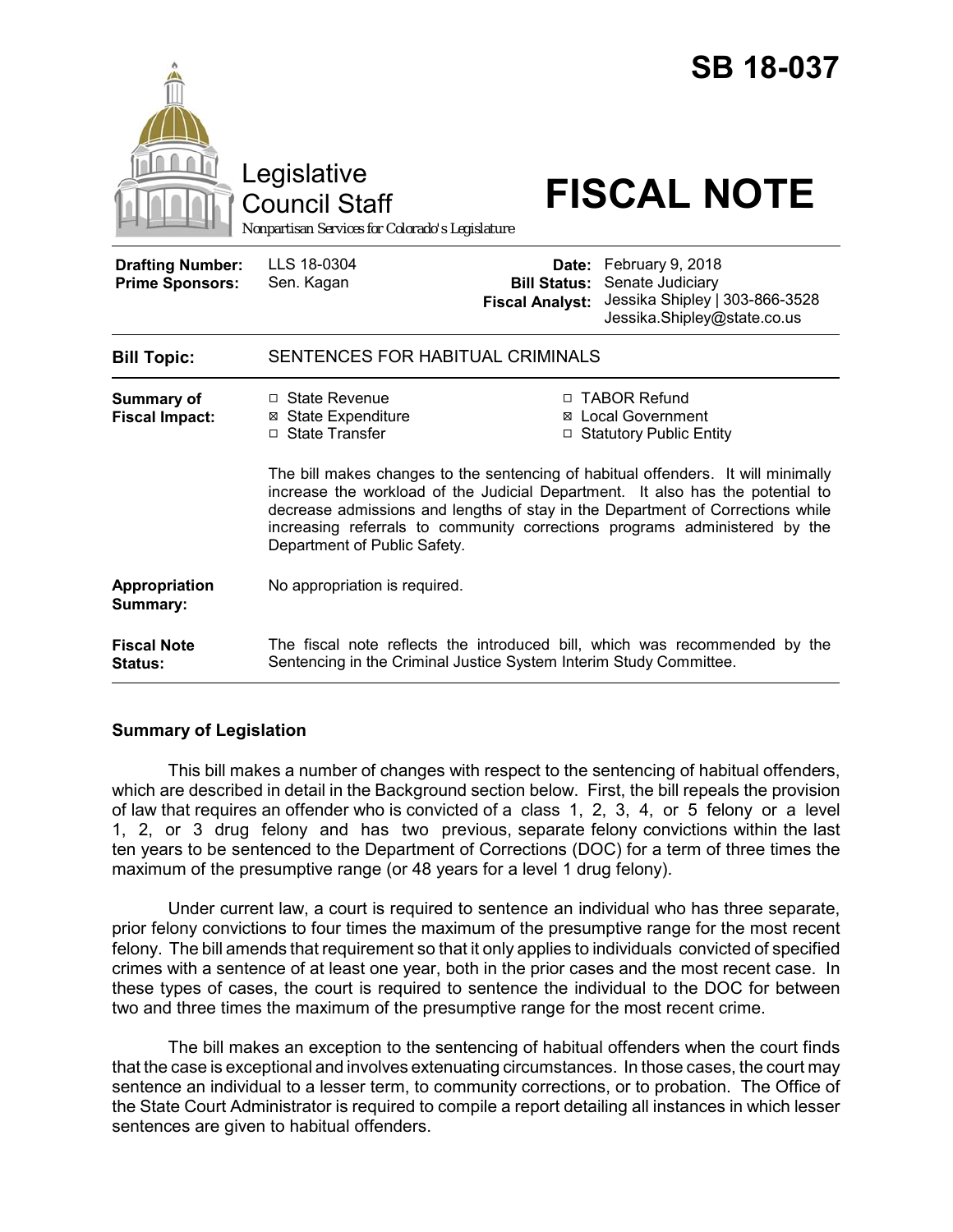February 9, 2018

Finally, the bill allows the habitual offenders addressed by this bill to be eligible for parole after serving 75 percent of their sentence, less earned time.

## **Background**

Under current law, a person is adjudicated as a habitual criminal and is subject to enhanced sentencing if he or she is convicted of:

- a third, separate class 1 or 2 felony, level 1 drug felony, or class 3 felony crime of violence;
- a class 1, 2, 3, 4, or 5 felony or a level 1, 2, or 3 drug felony and has two previous, separate felony convictions within the last ten years; or
- any felony and has three previous, separate felony convictions.

For offenders who commit a third class 1 or 2 felony, level 1 drug felony, or class 3 felony crime of violence, the penalty for their conviction as a habitual offender is life in prison with the possibility of parole after 40 years. For offenders with two previous, separate felony convictions, the penalty is a sentence to the DOC for a term of three times the maximum of the presumptive range. If the offender's third offense was a level 1 drug felony, the penalty is 48 years in prison.

For offenders with three previous, separate felony convictions, the penalty for his or her conviction as a habitual criminal is a sentence of four times the maximum of the presumptive range for the class or level of felony, unless the conviction is for a level 1 drug felony, in which case the sentence is 64 years in prison, or a crime of violence, in which case the sentence is life in prison.

## **State Expenditures**

**Judicial Department.** The bill will increase the workload of the trial courts by a minimal amount, which will be accomplished within existing appropriations. Courts will be required to consider evidence and arguments as to why certain individuals should or should not be sentenced as habitual offenders. This will add time to sentencing proceedings. The courts consider approximately 50 such cases each year. The Judicial Department will have a minimal increase in workload from:

- the additional time for sentencing proceedings;
- any new offenders sentenced to probation; and
- the requirement for the Office of the State Court Administrator to compile and make public a report detailing all instances in which lesser sentences are given to habitual offenders.

**Department of Corrections.** This bill has the potential to decrease admissions and the length of stay for some individuals sentenced to the DOC as habitual offenders. In FY 2016-17, the department admitted 31 habitual offenders. The average length of stay for such offenders is approximately 19 years. The department does not collect information on the types of prior offenses that cause an individual to be adjudged a habitual offender. Also, the bill gives more discretion to judges when sentencing habitual offenders and the fiscal note cannot predict how individual judges will choose to use such discretion. As such, it is not possible to determine how many offenders would be affected by the bill and how future sentences will be impacted.